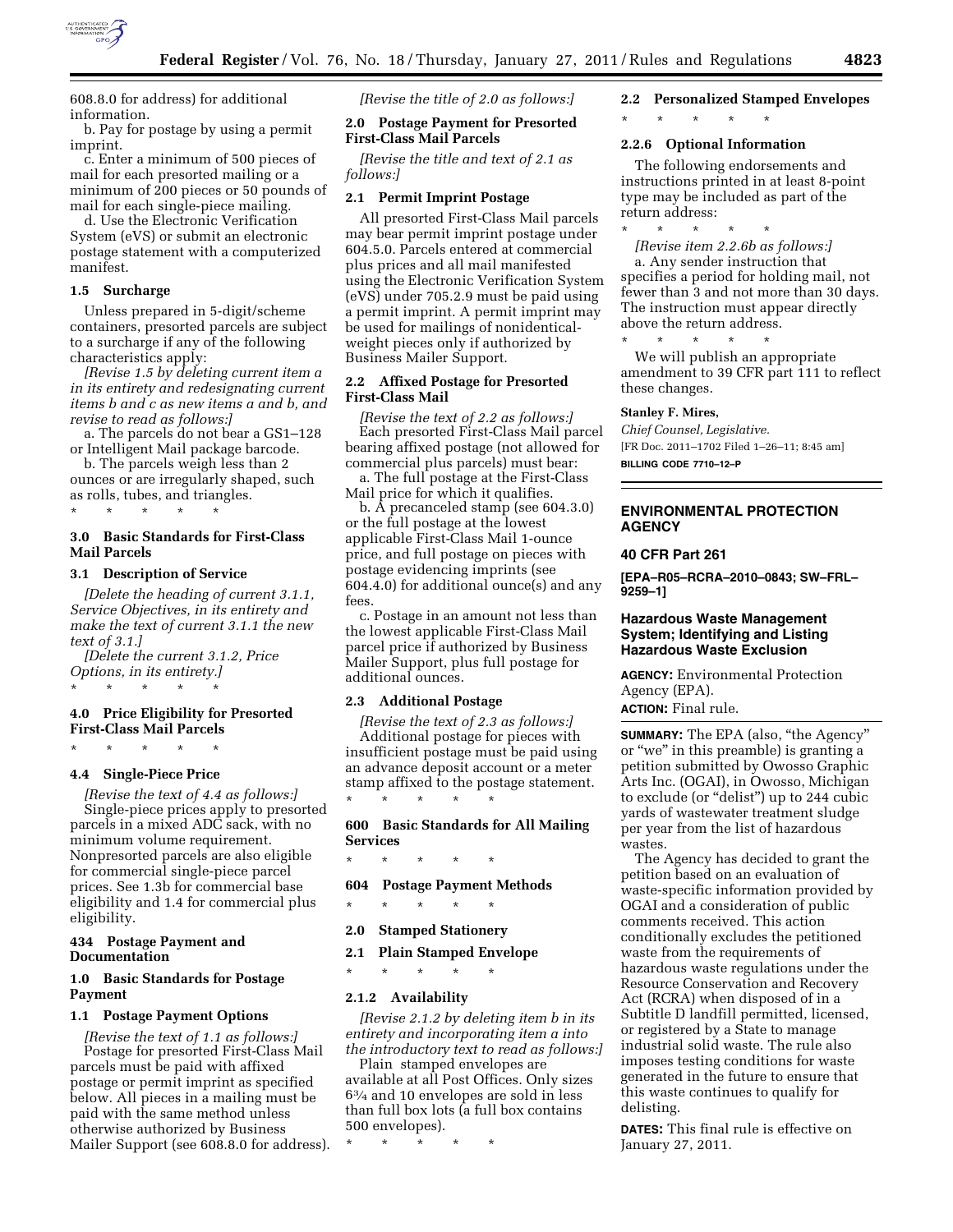**4824 Federal Register** / Vol. 76, No. 18 / Thursday, January 27, 2011 / Rules and Regulations

**ADDRESSES:** EPA has established a docket for this action under Docket ID No. [EPA–R05–RCRA–2010–0843]. All documents in the docket are listed on the *<http://www.regulations.gov>*Web site. Although listed in the index, some information is not publicly available, *e.g.,* Confidential Business Information (CBI) or other information whose disclosure is restricted by statute. Certain other material, such as copyrighted material, is not placed on the Internet and will be publicly available only in hard copy form. Publicly available docket materials are available either electronically through *<http://www.regulations.gov>* or in hard copy at the Records Center, 7th floor, U.S. EPA Region 5, 77 West Jackson Boulevard, Chicago, Illinois 60604. This facility is open from 8:30 a.m. to 4 p.m., Monday through Friday, excluding legal holidays. We recommend you telephone Christopher Lambesis at (312) 886–3583 before visiting the Region 5 office. The public may copy material from the regulatory docket at 15 cents per page.

### **FOR FURTHER INFORMATION CONTACT:**

Christopher Lambesis, Land and Chemicals Division, (Mail Code: LR–8J), EPA Region 5, 77 West Jackson Boulevard, Chicago, IL 60604; telephone number: (312) 886–3583; fax number: (312) 692–2195; e-mail address: *[lambesis.christopher@epa.gov.](mailto:lambesis.christopher@epa.gov)* 

## **SUPPLEMENTARY INFORMATION:** The

information in this section is organized as follows:

- I. Background
	- A. What is a delisting petition?
	- B. What regulations allow a waste to be delisted?
- II. OGAI's Petition
	- A. What waste did OGAI petition to delist? B. What information was submitted in
	- support of this petition?
- III. EPA's Evaluation and Public Comments
- A. What decision is EPA finalizing and why?
- B. Public Comments Received and EPA's Response
- IV. Final Rule
	- A. What are the terms of this exclusion?
	- B. When is the delisting effective?
- C. How does this action affect the States? V. Statutory and Executive Order Reviews

#### **I. Background**

#### *A. What is a delisting petition?*

A delisting petition is a request from a generator to exclude waste from the list of hazardous wastes under RCRA regulations. In a delisting petition, the petitioner must show that waste generated at a particular facility does not meet any of the criteria for which EPA listed the waste as set forth in 40 CFR 261.11 and the background document for the waste. In addition, a

petitioner must demonstrate that the waste does not exhibit any of the hazardous waste characteristics (that is, ignitability, reactivity, corrosivity, and toxicity) and must present sufficient information for us to decide whether factors other than those for which the waste was listed warrant retaining it as a hazardous waste. *See* 40 CFR 260.22, 42 United States Code (U.S.C.) 6921(f) and the background documents for a listed waste.

A generator remains obligated under RCRA to confirm that its waste remains nonhazardous based on the hazardous waste characteristics even if EPA has "delisted" the wastes and to ensure that future generated wastes meet the conditions set.

## *B. What regulations allow a waste to be delisted?*

Under 40 CFR 260.20, 260.22, and 42 U.S.C. 6921(f), facilities may petition the EPA to remove their wastes from hazardous waste control by excluding them from the lists of hazardous wastes contained in 40 CFR 261.31 and 261.32. Specifically, 40 CFR 260.20 allows any person to petition the Administrator to modify or revoke any provision of parts 260 through 266, 268, and 273 of 40 CFR. 40 CFR 260.22 provides a generator the opportunity to petition the Administrator to exclude a waste from the lists of hazardous wastes on a "generator specific" basis.

#### **II. OGAI's Petition**

*A. What waste did OGAI petition EPA to delist?* 

In May 2005, OGAI petitioned EPA to exclude an annual volume of 244 cubic yards of F006 wastewater treatment sludges generated at its facility located in Owosso, Michigan from the list of hazardous wastes contained in 40 CFR 261.31. OGAI generates this wastewater treatment sludge from spent solutions that were used for chemical etching of magnesium plates and claims that it does not meet the criteria for which F006 was listed (*i.e.,* cadmium, hexavalent chromium, nickel and complexed cyanide) and that there are no other factors which would cause the waste to be hazardous.

## *B. What information was submitted in support of this petition?*

OGAI submitted detailed descriptions of the process generating the waste including Material Safety Data Sheets (MSDSs) and other information regarding the makeup of materials contributing to the sludge. OGAI also asserted that its waste does not meet the criteria for which F006 waste was listed

and there are no other factors that might cause the waste to be hazardous.

To support its assertion that the waste is not hazardous, OGAI collected numerous samples of the waste for analysis. Sample collection and chemical analysis were conducted in accordance with a pre-approved sampling plan. The data was validated and any deviations from the sampling plan were reviewed and documented. The data was assessed for its intended use and, in some instances, additional samples were collected or analysis performed to confirm the data were of sufficient quality.

### **III. EPA's Evaluation and Public Comments**

## *A. What decision is EPA finalizing and why?*

Today the EPA is finalizing an exclusion for up to 244 cubic yards of wastewater treatment sludge generated annually at the OGAI facility in Owosso, Michigan. OGAI petitioned EPA to exclude, or delist, the wastewater treatment sludge because OGAI believed that the petitioned waste does not meet the criteria for which it was listed and that there are no additional constituents or factors which could cause the waste to be hazardous. Review of this petition included consideration of the original listing criteria, as well as the additional factors required by the Hazardous and Solid Waste Amendments of 1984 (HSWA). See § 222 of HSWA, 42 U.S.C. 6921(f), and 40 CFR 260.22(d)(2)–(4).

On November 4, 2010, EPA proposed to exclude or delist the wastewater treatment sludge generated at OGAI's facility from the list of hazardous wastes in 40 CFR 261.31 and accepted public comment on the proposed rule (75 FR 67919). EPA considered all comments received, and for reasons stated in both the proposal and this document, we believe that the wastewater treatment sludge from OGAI's facility should be excluded from hazardous waste control.

### *B. Public Comments Received and EPA's Response*

EPA received one public comment expressing concern over temporal variability of the waste and the potential for data manipulation. In response, we believe OGAI and EPA adequately addressed these concerns in the preparation of the petition. OGAI sampled the waste 15 different times over a span of almost six years. All samples were collected in accordance with an EPA-approved sampling plan or under specific approval of Agency scientists. EPA and OGAI responded to two changes in process chemicals with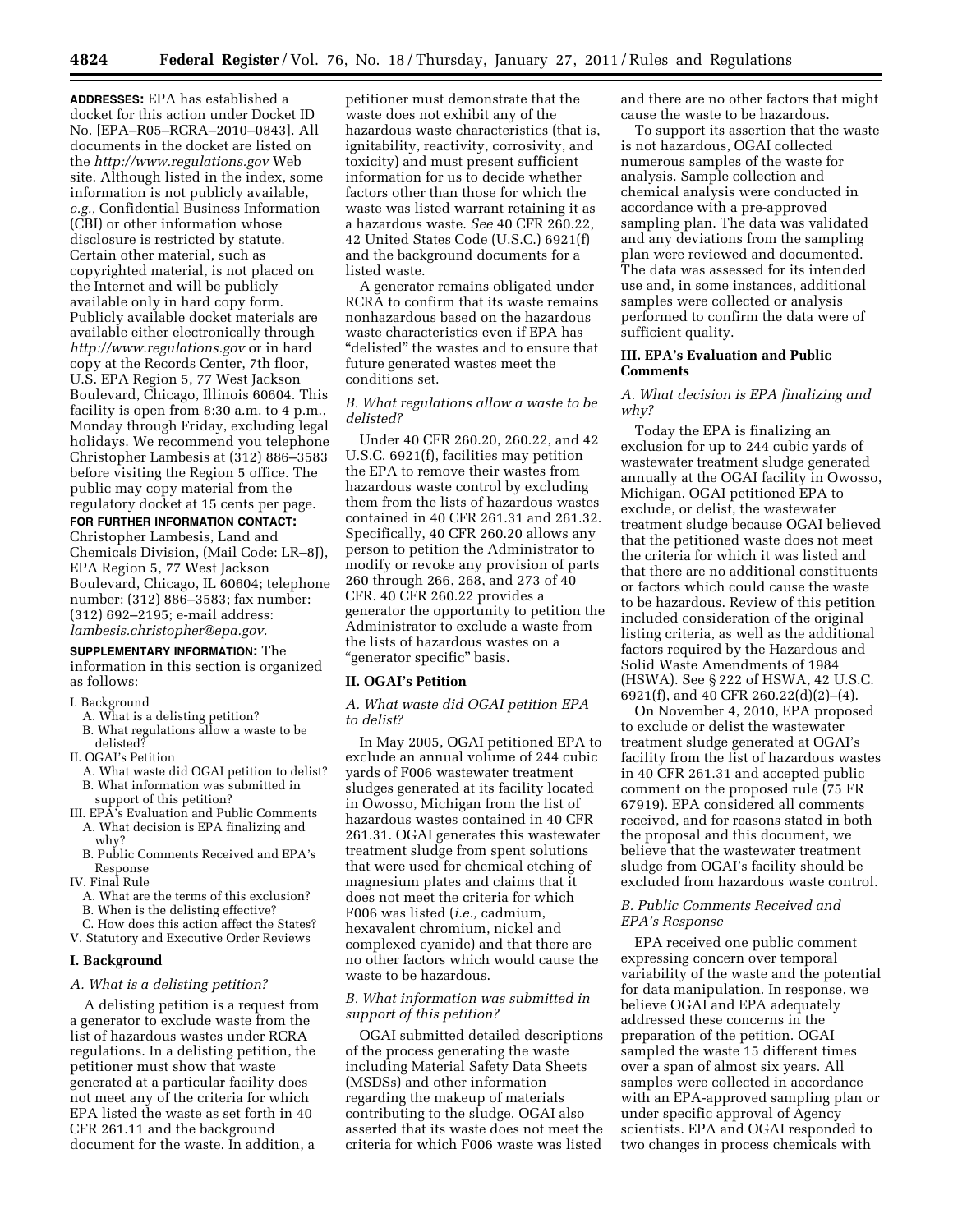additional rounds of sampling and all data were scrutinized for adequacy by independent validation. Several issues with quality assurance were documented and corrective measures implemented.

Conservative assumptions were applied to the data before use to ensure the safety of the waste such as: assuming that all chromium present was comprised of hexavalent chromium (the most toxic form); assuming 100% of a hazardous constituent present in the waste leached into the hypothetical landfill; and including conservative quantitation of tentatively identified compounds in analysis by mass spectoscopy. EPA representatives also visited the facility to review the waste generating process. Furthermore, OGAI remains obligated to periodically sample the waste and report changes to the process (see below).

#### **IV. Final Rule**

### *A. What are the terms of this exclusion?*

OGAI must dispose of this waste in a Subtitle D landfill permitted or licensed by a state, and will remain obligated to verify that the waste meets the allowable concentrations set forth here. OGAI must also continue to determine whether the waste is identified in subpart C of 40 CFR pursuant to § 261.11(c). This exclusion applies only to a maximum annual volume of 244 cubic yards and is effective only if all conditions contained in this rule are satisfied.

#### *B. When is the delisting effective?*

This rule is effective January 27, 2011. The Hazardous and Solid Waste Amendments of 1984 amended section 3010 of RCRA to allow rules to become effective in less than six months when the regulated community does not need the six-month period to come into compliance. This rule reduces rather than increases the existing requirements and, therefore, is effective immediately upon publication under the Administrative Procedure Act, pursuant to 5 U.S.C. 553(d).

#### *C. How does this action affect the States?*

Today's exclusion is being issued under the federal RCRA delisting program. Therefore, only states subject to federal RCRA delisting provisions would be affected. This exclusion is not effective in states that have received authorization to make their own delisting decisions. Also, the exclusion may not be effective in states having a dual system that includes federal RCRA requirements and their own

requirements. EPA allows states to impose their own regulatory requirements that are more stringent than EPA's, under section 3009 of RCRA. These more stringent requirements may include a provision that prohibits a federally issued exclusion from taking effect in the state. Because a dual system (that is, both Federal (RCRA) and State (non-RCRA) programs) may regulate a petitioner's waste, we urge petitioners to contact the state regulatory authority to establish the status of their wastes under the state law. If a participating facility transports the petitioned waste to or manages the waste in any state with delisting authorization, it must obtain a delisting from that state before it can manage the waste as nonhazardous in the state.

### **V. Statutory and Executive Order Reviews**

Under Executive Order 12866, "Regulatory Planning and Review" (58 FR 51735, October 4, 1993), this rule is not of general applicability and therefore is not a regulatory action subject to review by the Office of Management and Budget (OMB). This rule does not impose an information collection burden under the provisions of the Paperwork Reduction Act of 1995 (44 U.S.C. 3501 *et seq.*) because it applies to a particular facility only. Because this rule is of particular applicability relating to a particular facility, it is not subject to the regulatory flexibility provisions of the Regulatory Flexibility Act (5 U.S.C. 601 *et seq.*), or to sections 202, 204, and 205 of the Unfunded Mandates Reform Act of 1995 (UMRA) (Pub. L. 104–4). Because this rule will affect only a particular facility, it will not significantly or uniquely affect small governments, as specified in section 203 of UMRA. Because this rule will affect only a particular facility, this final rule does not have federalism implications. It will not have substantial direct effects on the States, on the relationship between the national government and the States, or on the distribution of power and responsibilities among the various levels of government, as specified in Executive Order 13132, "Federalism" (64 FR 43255, August 10, 1999). Thus, Executive Order 13132 does not apply to this rule.

Similarly, because this rule will affect only a particular facility, this final rule does not have tribal implications, as specified in Executive Order 13175, ''Consultation and Coordination with Indian Tribal Governments'' (65 FR 67249, November 9, 2000). Thus, Executive Order 13175 does not apply to this rule. This rule also is not subject

to Executive Order 13045, ''Protection of Children from Environmental Health Risks and Safety Risks'' (62 FR 19885, April 23, 1997), because it is not economically significant as defined in Executive Order 12866, and because the Agency does not have reason to believe the environmental health or safety risks addressed by this action present a disproportionate risk to children. The basis for this belief is that the Agency used DRAS, which considers health and safety risks to children, to calculate the maximum allowable concentrations for this rule. This rule is not subject to Executive Order 13211, ''Actions Concerning Regulations That Significantly Affect Energy Supply, Distribution, or Use'' (66 FR 28355, May 22, 2001), because it is not a significant regulatory action under Executive Order 12866. This rule does not involve technical standards; thus, the requirements of section 12(d) of the National Technology Transfer and Advancement Act of 1995 (15 U.S.C. 272 note) do not apply. As required by section 3 of Executive Order 12988, ''Civil Justice Reform'' (61 FR 4729, February 7, 1996), in issuing this rule, EPA has taken the necessary steps to eliminate drafting errors and ambiguity, minimize potential litigation, and provide a clear legal standard for affected conduct.

The Congressional Review Act, 5 U.S.C. 801 *et seq.,* as added by the Small Business Regulatory Enforcement Fairness Act of 1996, generally provides that before a rule may take effect, the agency promulgating the rule must submit a rule report which includes a copy of the rule to each House of the Congress and to the Comptroller General of the United States. Section 804 exempts from section 801 the following types of rules: (1) Rules of particular applicability; (2) rules relating to agency management or personnel; and (3) rules of agency organization, procedure, or practice that do not substantially affect the rights or obligations of non-agency parties (5 U.S.C. 804(3)). EPA is not required to submit a rule report regarding today's action under section 801 because this is a rule of particular applicability.

## **List of Subjects in 40 CFR Part 261**

Environmental protection, Hazardous waste, Recycling, and Reporting and recordkeeping requirements.

**Authority:** Sec. 3001(f) RCRA, 42 U.S.C. 6921(f).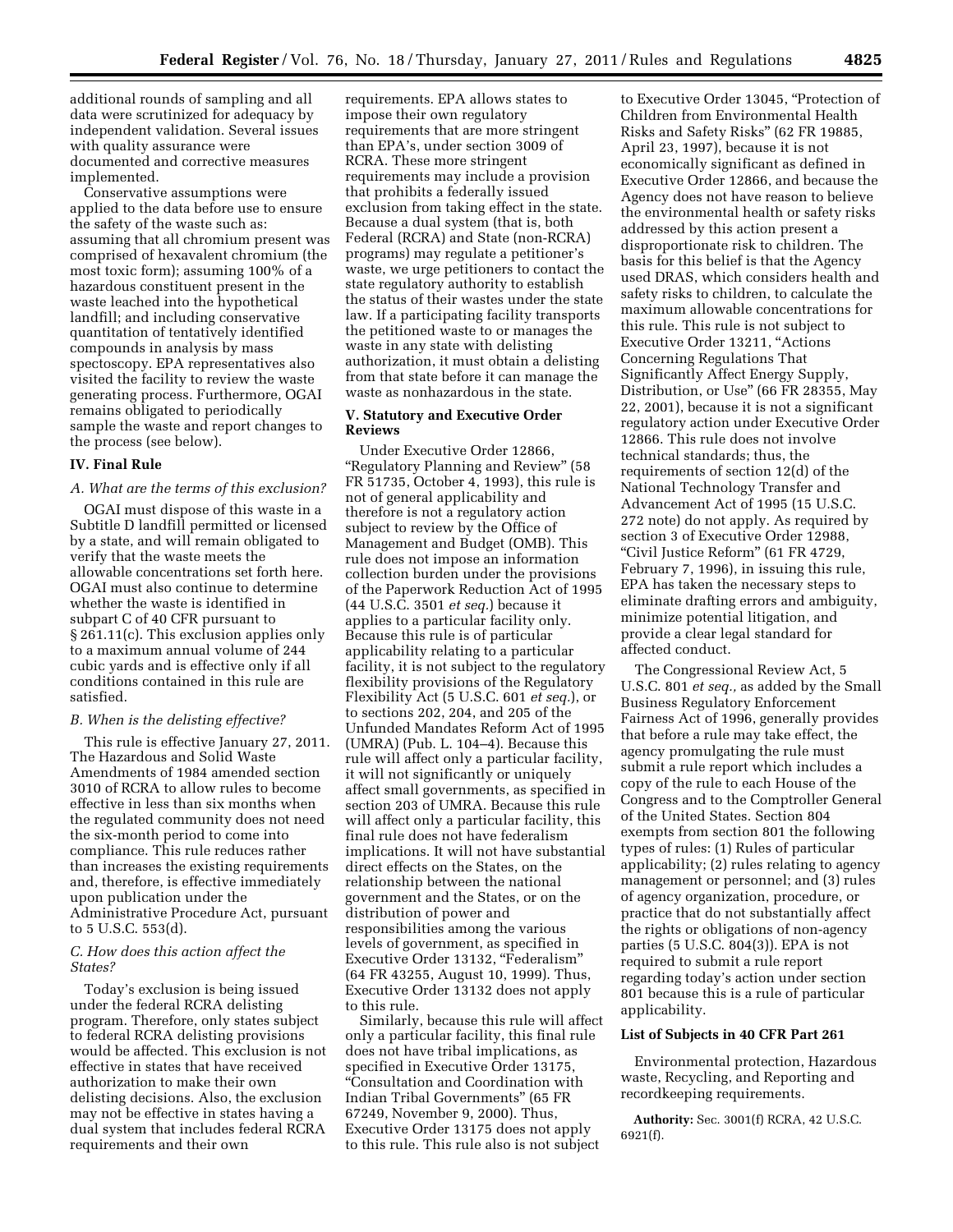Dated: January 19, 2011. **Bruce F. Sypniewski,**  *Acting Director, Land and Chemicals Division.* 

۳

For the reasons set out in the preamble, 40 CFR part 261 is amended as follows:

## **PART 261—IDENTIFICATION AND LISTING OF HAZARDOUS WASTE**

■ 1. The authority citation for part 261 continues to read as follows:

**Authority:** 42 U.S.C. 6905, 6912(a), 6921, 6922, and 6938.

■ 2. In Table 1 of Appendix IX of part 261 the following waste stream is added in alphabetical order by facility to read as follows:

**Appendix IX to Part 261—Wastes Excluded Under §§ 260.20 and 260.22** 

TABLE 1—WASTES EXCLUDED FROM NON-SPECIFIC SOURCES

| Facility | Address                                    | Waste description                                                                                                                                                                                                                                                                                                                                                                                                                                                                                                                                                                                                                                                                                                                                                                                                                                                                                                                                                                                                                                                                                                                                                                                                                                                                                                                                                                                                                                                                                                                                                                                                                                                                                                                                                                                                                                                                                                                                                                                                                                                                                                                                                                                                                                                                                                                                                                                                                                                                                                                                                                                                                                                                                                                                                                                                                                                                                                                                                                                                                                                                                                                                                                                                   |  |  |
|----------|--------------------------------------------|---------------------------------------------------------------------------------------------------------------------------------------------------------------------------------------------------------------------------------------------------------------------------------------------------------------------------------------------------------------------------------------------------------------------------------------------------------------------------------------------------------------------------------------------------------------------------------------------------------------------------------------------------------------------------------------------------------------------------------------------------------------------------------------------------------------------------------------------------------------------------------------------------------------------------------------------------------------------------------------------------------------------------------------------------------------------------------------------------------------------------------------------------------------------------------------------------------------------------------------------------------------------------------------------------------------------------------------------------------------------------------------------------------------------------------------------------------------------------------------------------------------------------------------------------------------------------------------------------------------------------------------------------------------------------------------------------------------------------------------------------------------------------------------------------------------------------------------------------------------------------------------------------------------------------------------------------------------------------------------------------------------------------------------------------------------------------------------------------------------------------------------------------------------------------------------------------------------------------------------------------------------------------------------------------------------------------------------------------------------------------------------------------------------------------------------------------------------------------------------------------------------------------------------------------------------------------------------------------------------------------------------------------------------------------------------------------------------------------------------------------------------------------------------------------------------------------------------------------------------------------------------------------------------------------------------------------------------------------------------------------------------------------------------------------------------------------------------------------------------------------------------------------------------------------------------------------------------------|--|--|
|          |                                            |                                                                                                                                                                                                                                                                                                                                                                                                                                                                                                                                                                                                                                                                                                                                                                                                                                                                                                                                                                                                                                                                                                                                                                                                                                                                                                                                                                                                                                                                                                                                                                                                                                                                                                                                                                                                                                                                                                                                                                                                                                                                                                                                                                                                                                                                                                                                                                                                                                                                                                                                                                                                                                                                                                                                                                                                                                                                                                                                                                                                                                                                                                                                                                                                                     |  |  |
|          | Owosso Graphic Arts Inc.  Owosso, Michigan | Wastewater treatment sludges, F006, generated at Owosso Graphic Arts, Inc.<br>(OGAI) facility in Owosso, Michigan, at a maximum annual rate of 244 cubic<br>yards per year. The sludge must be disposed of in a Subtitle D landfill licensed,<br>permitted, or otherwise authorized by a state to accept the delisted wastewater<br>treatment sludge. The exclusion becomes effective as of January 27, 2011.<br>1. Delisting Levels: (A) The constituent concentrations measured in a leachate ex-<br>tract may not exceed the following concentrations $(mg/L)$ : antimony-3.15; ar-<br>senic-0.25; cadmium-1; chromium-5; lead-5; and zinc-6,000. (B) Max-<br>imum allowable groundwater concentrations (mg/L) are as follows: antimony-<br>0.006; arsenic-0.0005; cadmium-0.005; chromium-0.1; lead-0.015; and<br>zinc-11.3.<br>2. Annual Verification Testing: To verify that the waste does not exceed the speci-<br>fied delisting concentrations, OGAI must collect and analyze one waste sample<br>on an annual basis using methods with appropriate detection concentrations<br>and elements of quality control. SW-846 Method 1311 must be used for gen-<br>eration of the leachate extract used in the testing of the delisting levels if oil and<br>grease comprise less than 1 percent of the waste. SW-846 Method 1330A<br>must be used for generation of the leaching extract if oil and grease comprise 1<br>percent or more of the waste. SW-846 Method 9071B must be used for deter-<br>mination of oil and grease. SW-846 Methods 1311, 1330A, and 9071B are in-<br>corporated by reference in 40 CFR 260.11. A total analysis of the waste (ac-<br>counting for any filterable liquids and the dilution factor inherent in the TCLP<br>method) may be used to estimate the TCLP concentration as provided for in<br>section 1.2 of Method 1311.<br>3. Changes in Operating Conditions: OGAI must notify the EPA in writing if the<br>manufacturing process, the chemicals used in the manufacturing process, the<br>treatment process, or the chemicals used in the treatment process significantly<br>change. OGAI must handle wastes generated after the process change as haz-<br>ardous until it has: demonstrated that the wastes continue to meet the delisting<br>concentrations in section 1; demonstrated that no new hazardous constituents<br>listed in appendix VIII of part 261 have been introduced; and it has received<br>written approval from EPA.<br>4. Data Submittals: OGAI must submit the data obtained through verification test-<br>ing or as required by other conditions of this rule to U.S. EPA Region 5, RCRA<br>Delisting Program (LR-8J), 77 West Jackson Boulevard, Chicago, IL 60604.<br>The annual verification data and certification of proper disposal must be sub-<br>mitted upon the anniversary of the effective date of this exclusion. OGAI must<br>compile, summarize, and maintain on site for a minimum of five years records<br>of operating conditions and analytical data. OGAI must make these records<br>available for inspection. All data must be accompanied by a signed copy of the<br>certification statement in 40 CFR 260.22(i)(12). |  |  |